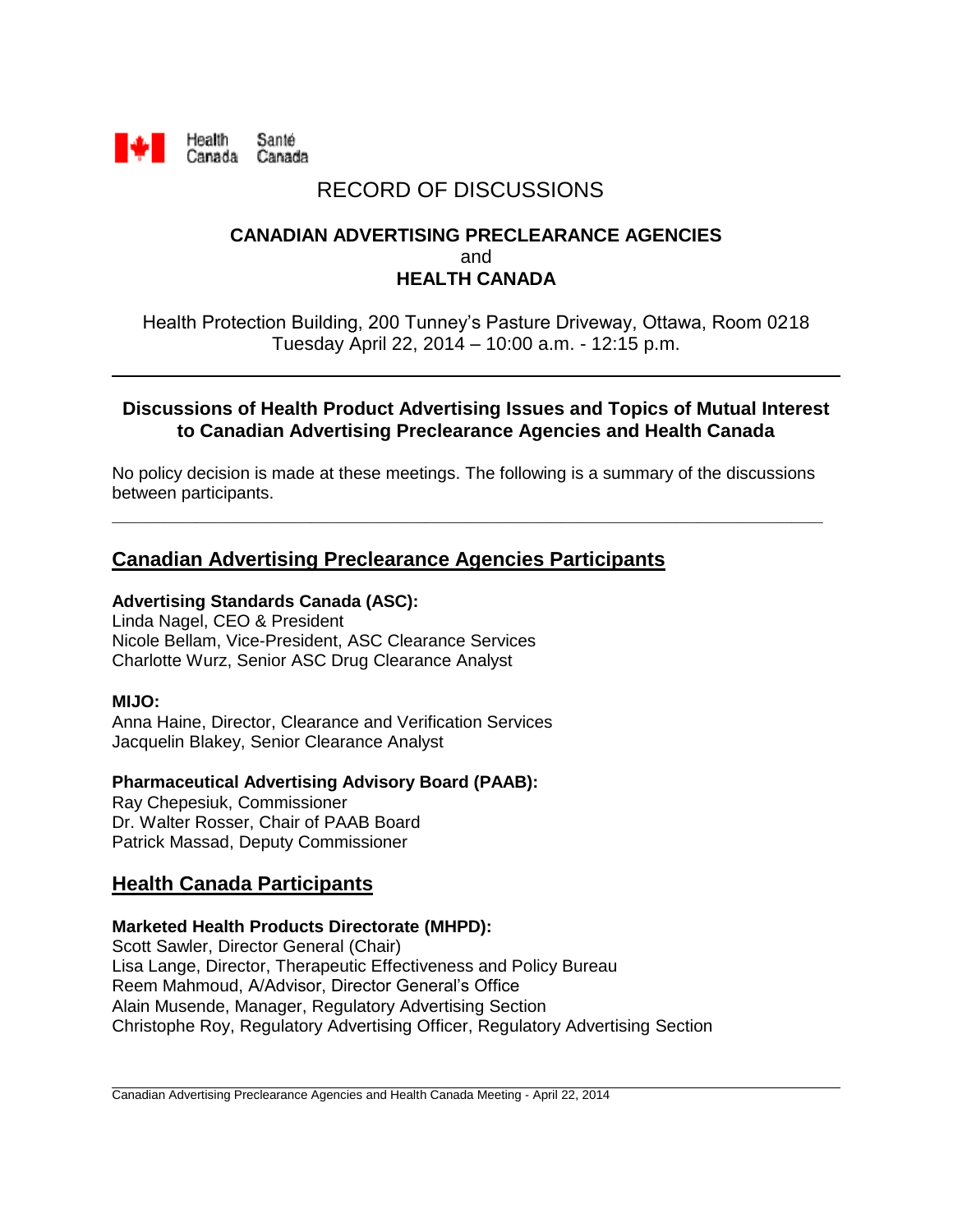Judy Allaire, Regulatory Advertising Officer, Regulatory Advertising Section Lorraine Van Loon, Regulatory Advertising Officer, Regulatory Advertising Section Stephanie Schmidt, Regulatory Advertising Officer, Regulatory Advertising Section

#### **Therapeutic Products Directorate (TPD):**

Bruce Boulton, Product Information Officer, Bureau of Gastroenterology Infection & Viral Diseases

#### **Natural Health Products Directorate (NHPD):**

Benjamin Mahon, A/Senior Advisor, Director General's Office Anik Michelle Chartrand, A/Manager, Bureau of Licensing Services and Systems

#### **Health Products and Food Branch Inspectorate (HPFBI):**

Stephanie DiTrapani, A/Manager, Drug Compliance Verification and Investigation Unit

\_\_\_\_\_\_\_\_\_\_\_\_\_\_\_\_\_\_\_\_\_\_\_\_\_\_\_\_\_\_\_\_\_\_\_\_\_\_\_\_\_\_\_\_\_\_\_\_\_\_\_\_\_\_\_\_\_\_\_\_\_\_\_\_\_\_\_\_

#### **1. Opening Remarks & Self-Introductions**

The Chair welcomed attendees and announced that as a result of Bill C-17, transparency will be one of Health Canada's priorities. Because Health Canada expects to be collaborating more with the advertising preclearance agencies (APAs), it was suggested that there could potentially be additional meetings with the APAs in the future.

#### **2. Brief Update on Outstanding Items from the 2013 Bilateral Meeting**

#### **Symbols Used in Advertisements that Depict Off-Label Indications**

Issue:

 The PAAB tabled this item at the 2012 Bilateral Meeting with the APAs and expressed concerns that there were inconsistencies with the use of graphics in advertising between product lines.

#### Discussion Highlights:

- Prescription drug manufacturers were complaining that the PAAB was being too strict in their rulings since certain foods and NHPs such as cheerios and Vitamin E were showing hearts in their advertising despite no supporting claims having been approved by Health Canada.
- The Food Directorate explained at that meeting that they do not object to the use of graphics in advertising provided the graphic doesn't change the nature of the claim.
- MHPD had proposed the addition of an example to Section 2.11 of the "Consumer Advertising Guidelines for Marketed Health Products (for Nonprescription Drugs including Natural Health Products)", which discusses graphics.
- The example would clarify that for nonprescription drugs and NHPs, logos or pictures must not be included when they extend beyond or are too specific compared to the product's Terms of Market Authorization (TMA).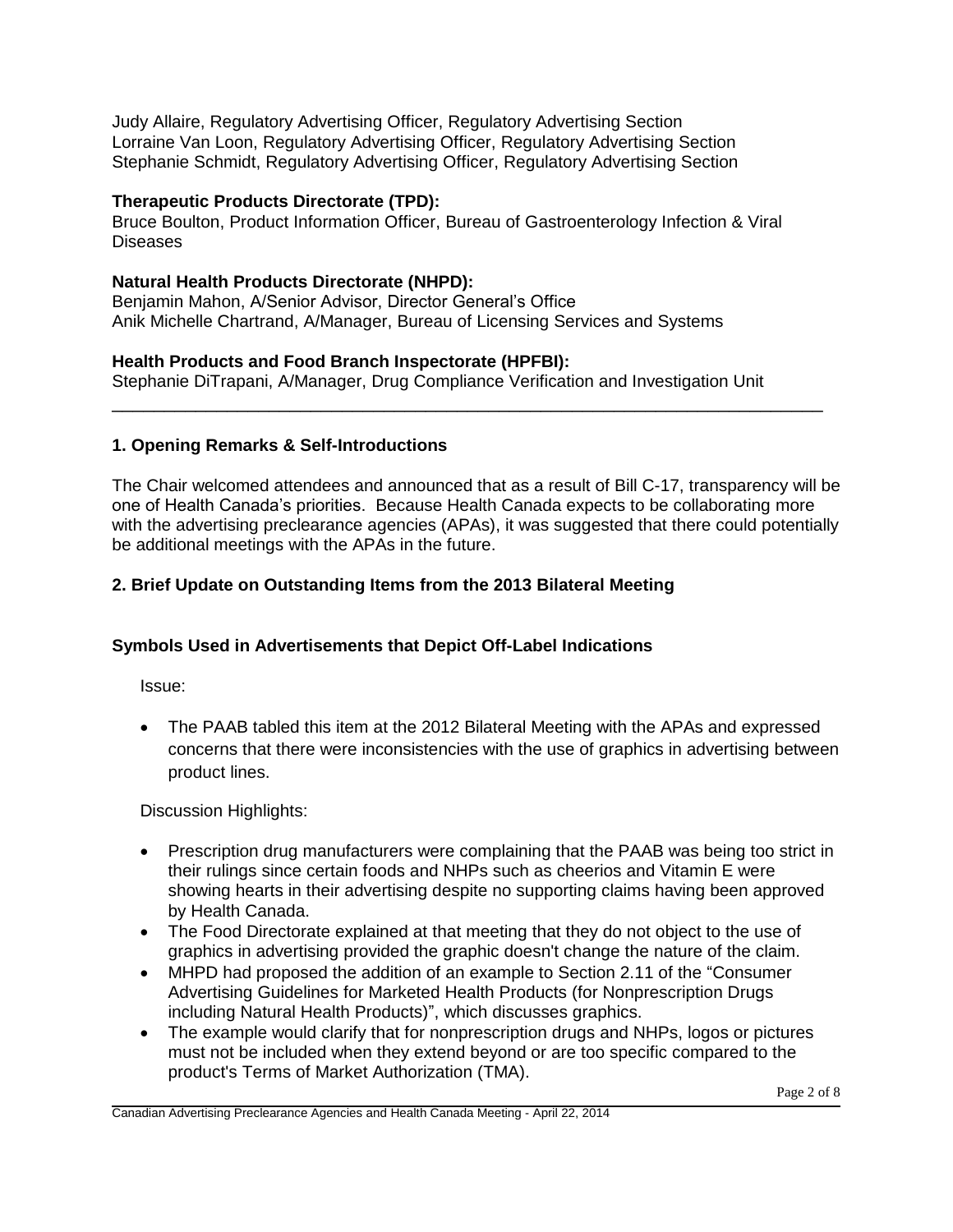Action:

• Health Canada continues to explore the best approach in developing a branch position for the other product lines regarding the unique nature of each product line and the claims that would be accepted for these products.

### **Nonprescription Drug Label Approval Process**

Issue:

 Participants were reminded of this item from the 2013 bilateral meeting regarding the nonprescription drug label approval process.

Discussion Highlights:

This was not added to the 2014 agenda since there is nothing new to update on.

Action:

This item will not be included on future agendas unless there are new developments.

# **3. Performance Report and Key Advertising Issues**

Issue:

Health Canada provides an annual statistical report of advertising activities.

Discussion Highlights:

- The Annual Statistical Report of Regulatory Advertising Activities (complaints and requests for information) for Fiscal Year 2013-2014 was shared with participants.
- Over the last fiscal year, the Marketed Health Products Directorate (MHPD) established a new performance standard of 45 business days to issue a regulatory letter 90% of the time for advertising complaints.
- MHPD also implemented a new performance standard of 15 business days to respond to requests for information 90% of the time in the new fiscal year.
- Key advertising issues were also discussed.
- When the APAs were asked if the statistics MHPD was providing were helpful for them, the PAAB commented that they would prefer to see a better breakdown of the types of products in the complaints (prescription vs non-prescription). ASC suggested that statistics alone do not provide great value to an APA, and that it would be helpful to understand more about outcomes and the nature of concerns.

Action:

 MHPD will look at the information that is disseminated to the APAs to see if we can better capture the impact of our actions with respect to advertising activities.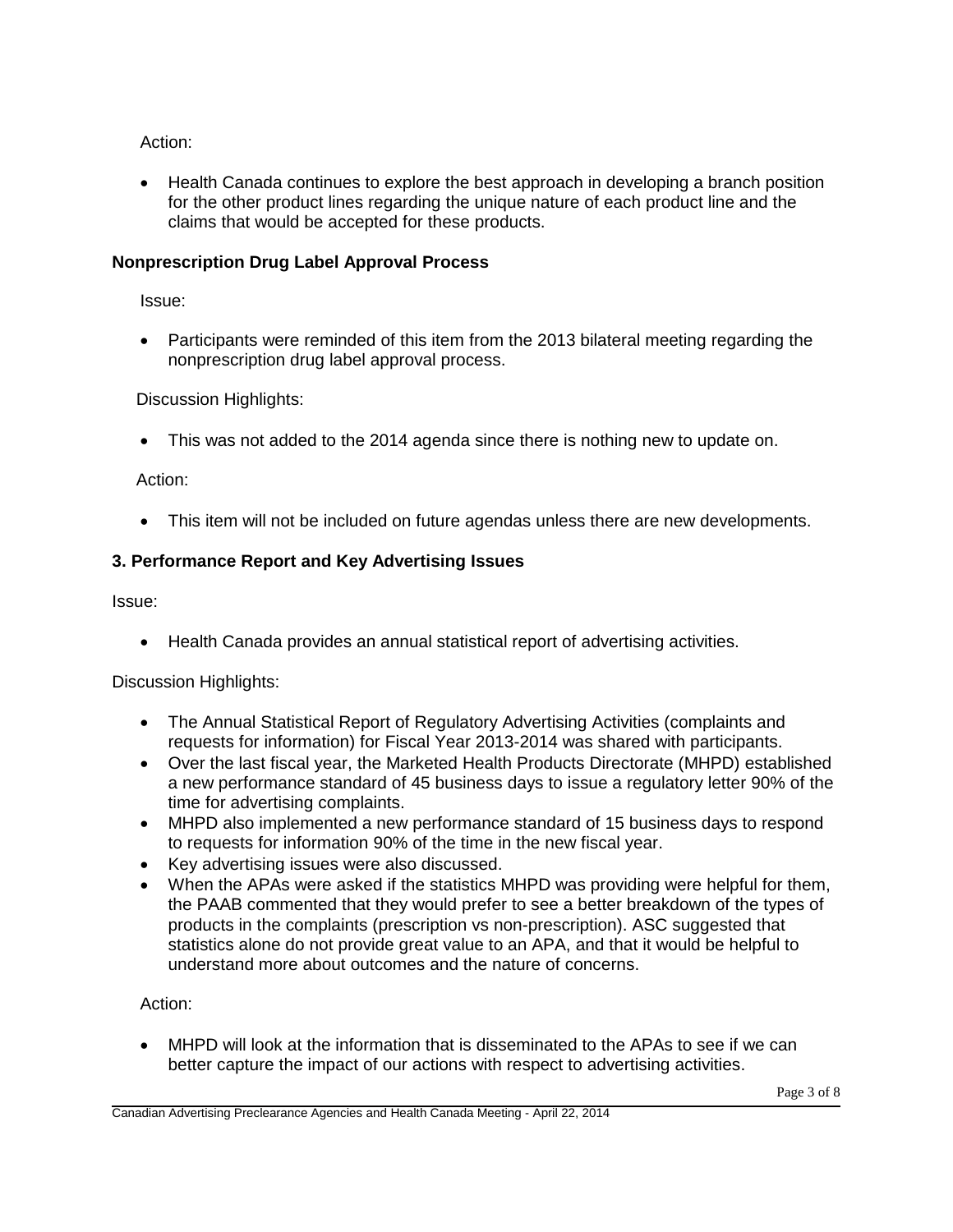### **4. Ongoing Advertising Related Initiatives at Health Canada**

### **1. Posting of Advertising Complaint Decisions on Health Canada's Web Site**

Issue:

 In an effort to provide Canadians with information that will matter to them the most and level the playing field, Health Canada has been working on an initiative to post advertising complaint decisions taken by the Department on its Web site.

Discussion Highlights:

 An update was provided that Health Canada is now looking at posting advertising complaint decisions involving higher risk issues and that work is ongoing.

Action:

 Health Canada will provide an update on this initiative at future bilateral meetings with the APAs.

### **2. Interpretation of Section C.01.044 of the** *Food and Drug Regulations* **(DTCA)**

Issue:

 MHPD wanted to inform the APAs that preliminary work has started towards clarifying our interpretation of Section C.01.044 of the *Food and Drug Regulations*.

Discussion Highlights:

- It was explained that additional clarifications with respect to the restriction on direct-toconsumer advertising of prescription drugs would provide clearer guidance to the APAs when providing advisory opinions to industry.
- Although a formal consultation with the APAs and key stakeholders will occur if this initiative moves forward, MHPD solicited the APAs for examples and suggestions that could be added to this guidance.

Action:

MHPD will keep the APAs informed, should this initiative move forward.

#### **5. Compliance Promotion**

Issue:

 The Natural Health Products Directorate (NHPD) wanted to inform the APAs of developing initiatives around opportunities for compliance promotion.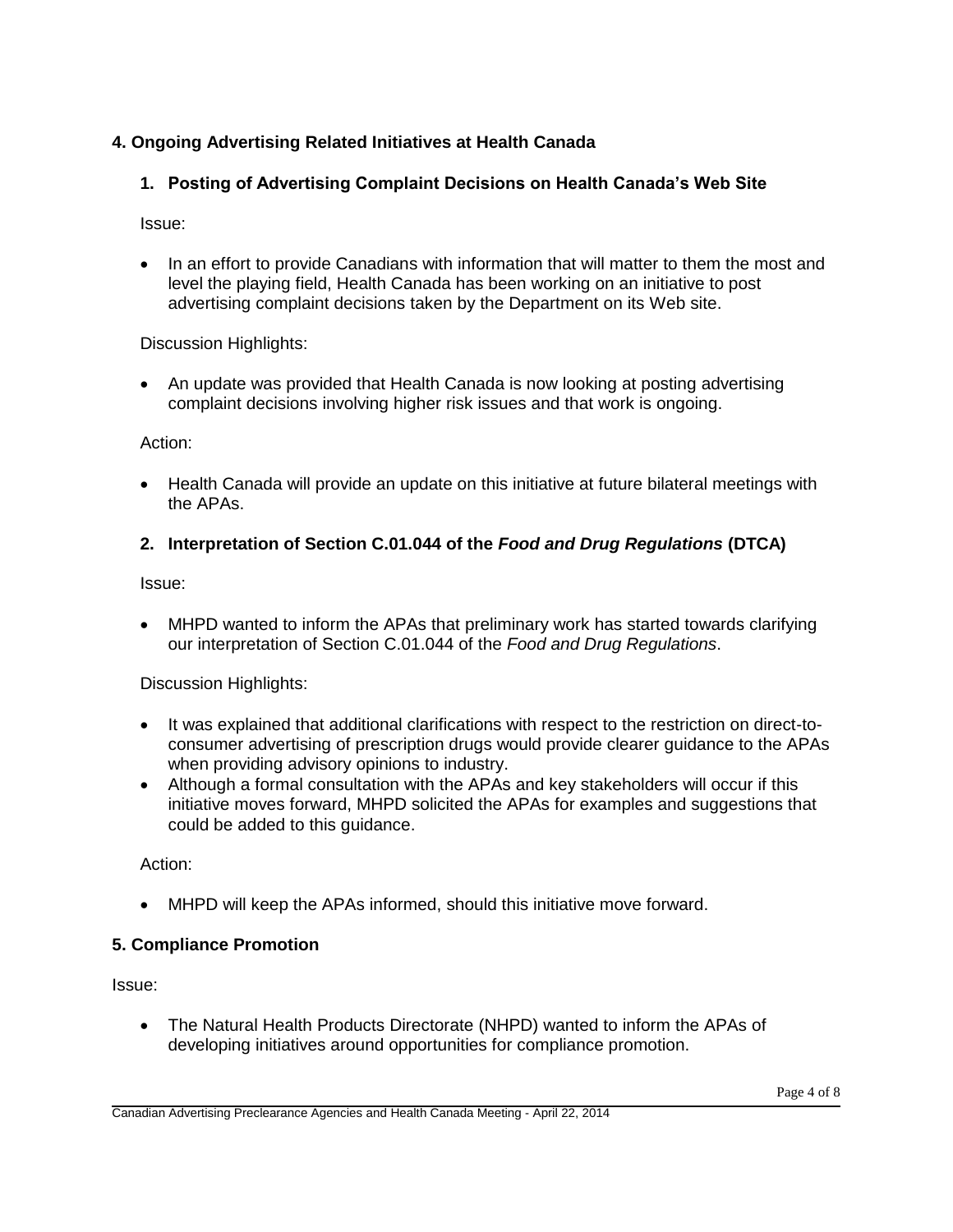Discussion Highlights:

- Although there is an assumption amongst Canadians that if a product is available for purchase it means that it has been approved for sale by Health Canada, this is not always the case, especially with respect to natural health products.
- NHPD explained that they want to increase awareness to consumers and are looking to incentivize supply chain retailers into carrying only products that Canadians are looking for.
- It was suggested that we can look at logos and that any advertising that was precleared by the APAs would have a corresponding logo. There are logos for approved products and logos for approved advertising, however, and what seems to be important for companies and consumers are claims indicating a product has been authorized for sale by Health Canada.

Action:

• Health Canada will continue to explore ways for companies to comply and will consult with the APAs and possibly consumer groups (such as CARP) as well.

### **6. Mechanism for Managing Complaints about Consumer Directed Advertising of Marketed Health Products**

Issue:

 ASC requested from Health Canada a streamlined approach to managing advertising complaints.

Discussion Highlights:

- ASC explained that they receive complaints from MHPD, the Health Products and Food Branch Inspectorate (HPFBI), and directly from the general public. As well, because there are many complaints for natural health products, there is a big educational component with companies and a lot of work goes into adjudicating these complaints.
- ASC asked if it was possible to have one contact point and a more streamlined process for complaints so that they wouldn't need to contact people across Canada if clarification about a complaint is required.
- HPFBI confirmed that the Regional Offices of the HPFBI are the best contact for complaints and that they have procedures that should be followed. To determine whether it would be beneficial to improve current processes, HPFBI asked ASC for the volume of complaints.
- HPFBI committed to bringing this issue up at their bi-weekly subcommittee meeting where this will be shared with the group to ensure proper processes are followed. MHPD requested to be included in these subcommittee meetings if advertising issues are brought up because of our relationship and ongoing discussions with the APAs.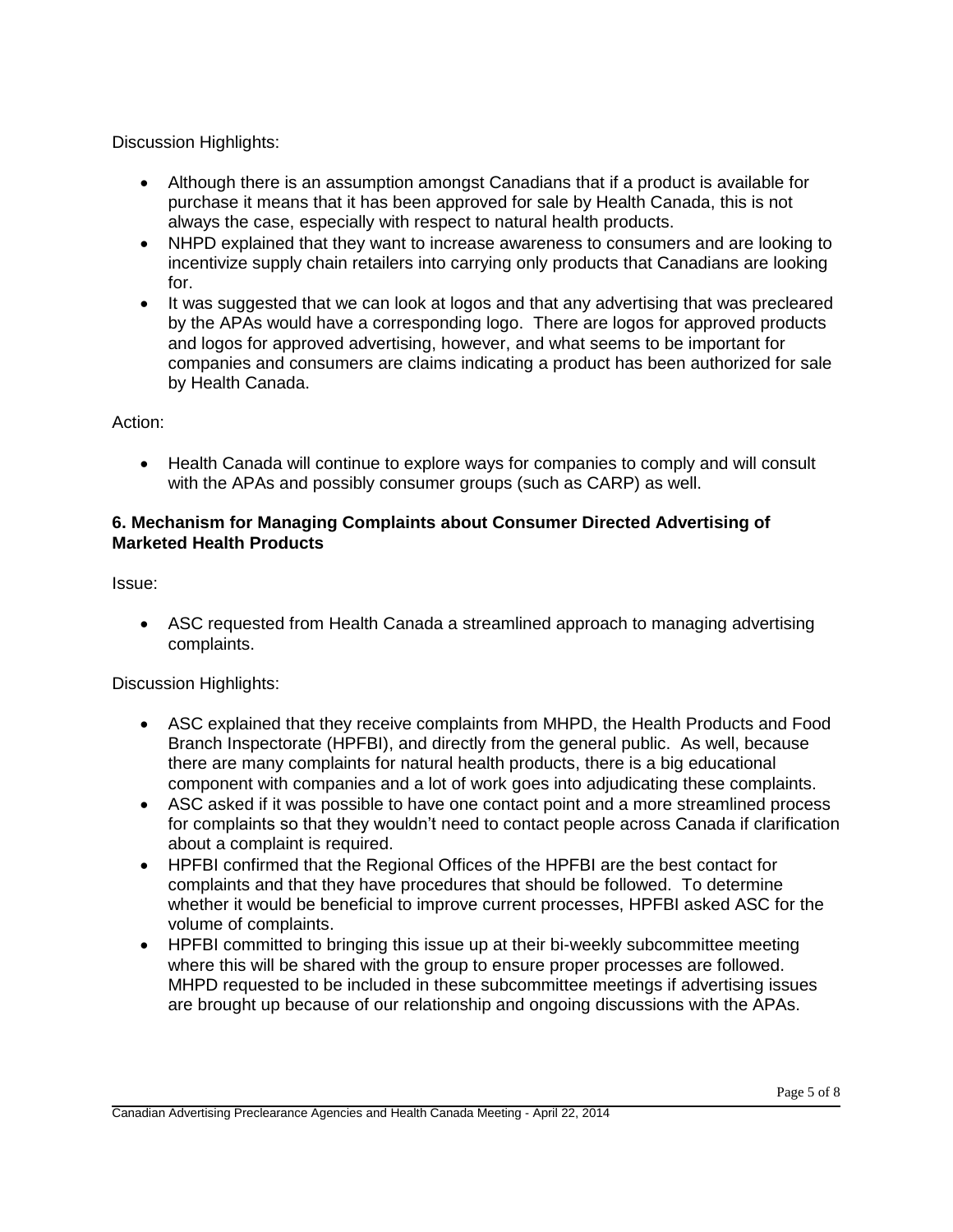Action:

 HPFBI will make their contact information available to the APAs and will work to ensure a better relationship with MHPD.

### **7. Update to "The Distinction Between Advertising and Other Activities"**

Issue:

 The PAAB asked for an update on the revision to the Health Canada policy "The Distinction Between Advertising and Other Activities*"* as well as the expected timeline for consultation and completion.

Discussion Highlights:

- It was explained that MHPD is exploring ways to update specific sections of the policy along with the inclusion of other media.
- The APAs were informed that they would be consulted as part of the process.
- PAAB mentioned that since they were referring companies to this document often, the sooner the document is updated and the more complete it is, the better.

Action:

• Health Canada is looking to complete the revision of this policy in a timely fashion and the APAs and key stakeholders will be consulted in due time.

#### **8. Permissibility of "Authorized by Health Canada" Claims for NHPs in Advertising Communications**

Issue:

 ASC requested an update on possible changes to the interpretation of Section 92 of the *Natural Health Products Regulations*.

Discussion Highlights:

- ASC explained that consumers want to know when a product is authorized by Health Canada and that they don't understand a number (DIN or NPN) as showing this.
- MHPD responded that since the regulations say that you can't make a direct or indirect reference, "approved by Health Canada" claims may be interpreted as Health Canada endorsing the product.
- MHPD is of the opinion that having a DIN, NPN or a DIN-HM on a product is analogous to a claim like "authorized by Health Canada".
- It was raised that we need to be consistent with Health Canada guidance such as the "Labelling of Pharmaceutical Drugs for Human Use" since there are several examples in there of claims that are unacceptable.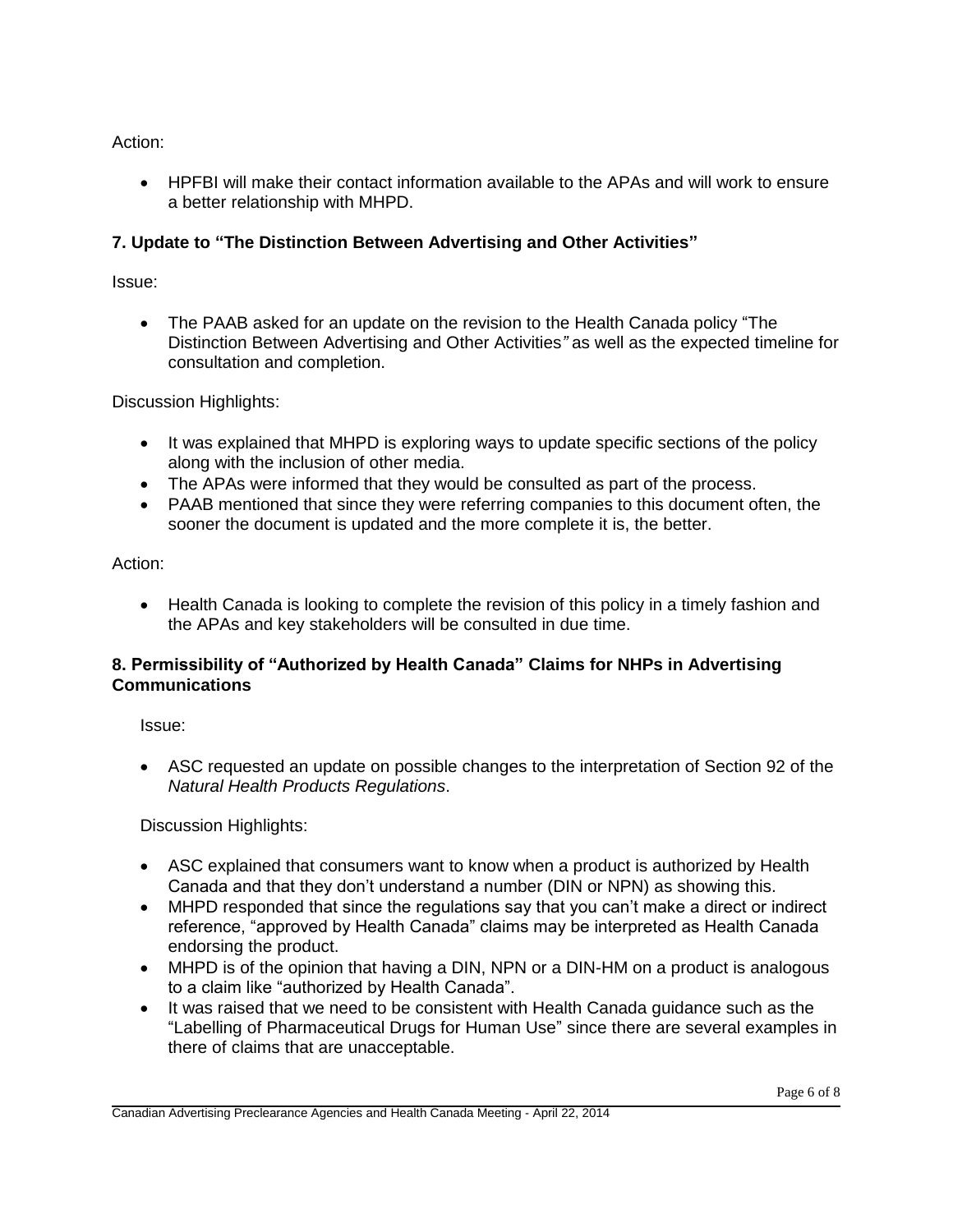Action:

• Health Canada will explore this issue further since all participants were in agreement that a DIN/NPN/DIN-HM is insufficient to show that a product is authorized for sale by Health Canada.

### **9. Live Discussions Between the PAAB & TPD Reviewers and/or Department Heads**

Issue:

 The PAAB explained that it was possible in the past to have live discussions with review department heads from the Therapeutic Products Directorate (TPD) for clarifications relating to nuances within/between specific product monographs (PM). Since this is no longer possible, PAAB has asked for the creation of a mechanism to have live discussions with Health Canada review staff.

Discussion Highlights:

- TPD explained that they previously allowed for live discussions with the PAAB since section C.08.002 (2) (k) of the Regulations required "a statement of all the representations to be made for the promotion of the new drug" which was interpreted to mean the first advertising proposed for the new drug. Division Chiefs were expected to review this first promotional material before the product went on the market.
- Because the PAAB became better at reviewing health product advertising, however, there was no longer a need for Health Canada to do a review of this first advertising, and as such, it was determined that Health Canada no longer needed to perform this function.
- Although section C.08.002 (2) (k) of the Regulations is still there, this provision is not being enforced and Health Canada does not believe it is necessary to reinstate this function.
- Processes have changed, the PM is longer and more complicated thus making it difficult for Health Canada reviewers to discuss nuances of the PM over the phone, and making written responses required for accuracy.
- Concerns with the PM should continue to go to MHPD where they can be re-directed to the appropriate TPD Bureau for a written response and if the PAAB receives a written response that they find unsatisfactory, they can contact TPD directly.
- As well, the PAAB can contact TPD directly for general questions and guidance.

### Action:

• None.

# **10. Licences for NHPD PCI Amendments**

Issue:

NHPD wanted to provide the APAs with an update on changes to the Product Licence